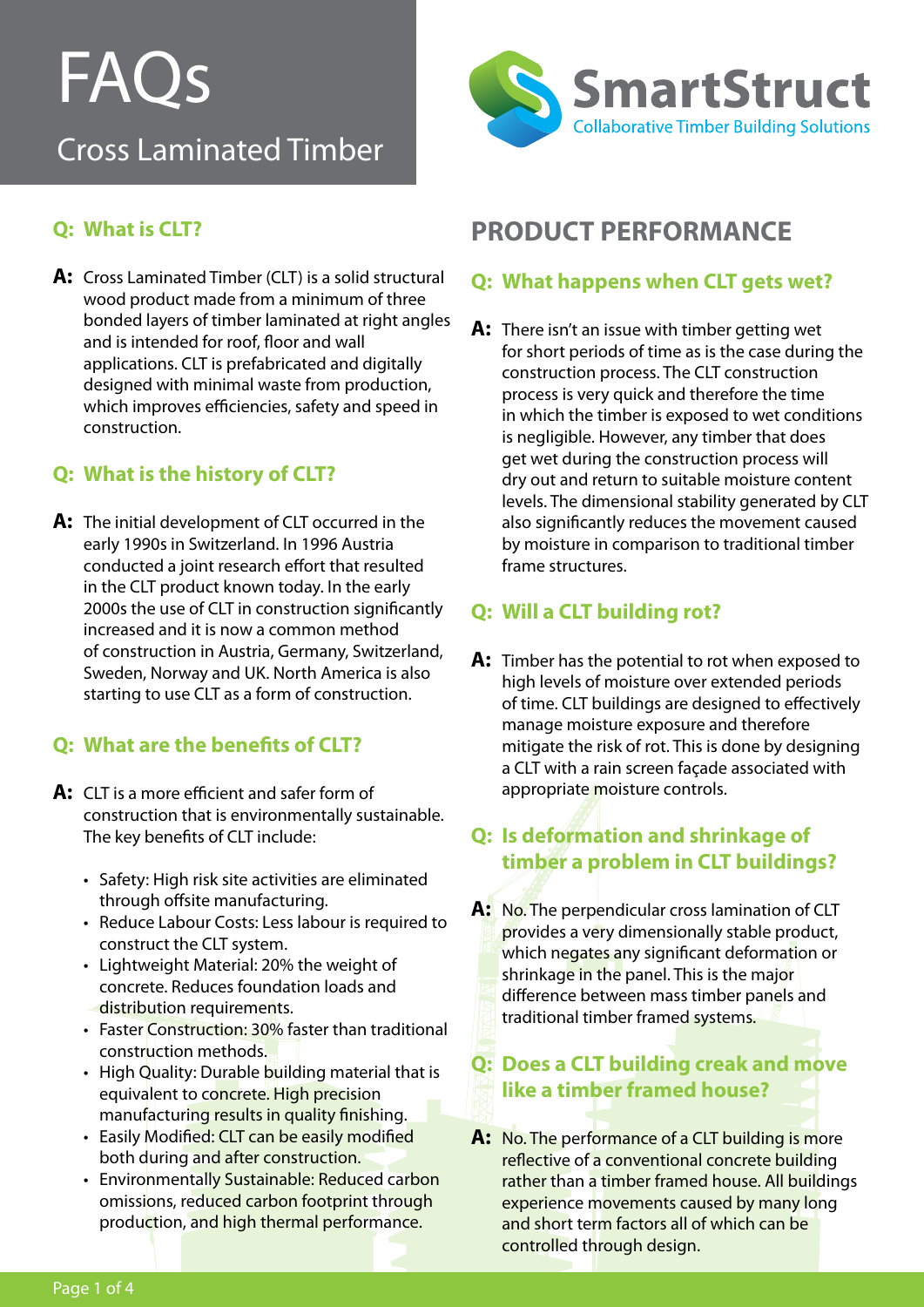# FAQs

## Cross Laminated Timber

## **Q: How are termites treated in a CLT building?**

**A:** CLT can be chemically treated for termite resistance, however incorporating a physical separation from the ground using a concrete structure in conjunction with a physical termite barrier is considered to be a more viable approach in dealing with termites. However, chemical treatments can be utilised if necessary.

#### **Q: Are airborne termites an issue for a CLT building?**

**A:** No. Termites need a moist and dark environment to both colonise and migrate in large numbers, which is generally when they do the most damage. Airborne termites therefore need to find a consistently moist environment to land and in turn colonise, which is generally not available on the façade of a building. However, it is good practice to ensure that the external plumbing works of a CLT building are maintained to eliminate any moisture points.

## **Q: What is the fire risk of a CLT building?**

**A:** Timber has good thermal insulation properties and when it burns, a layer of char is created that helps to protect and maintain the strength and structural integrity of the wood inside. This is why timber in large sections such as CLT can often be used in unprotected situations where non-combustible materials such as steel would require special fire protection. CLT when completely exposed has excellent fire resistance, however installing fire resistant lining materials such as plasterboard to either flooring or walling CLT systems can provide further fire protection. Alternatively the installation of fire resistant lining materials can provide the entire fire protection requirements of the system without any further reliance on the CLT.



#### **Q: How does CLT perform in relation to Acoustics?**

**A:** The acoustic performance of CLT is excellent and is equivalent to other construction methods. The solid cross section of CLT makes it possible to achieve very good acoustic performance for both ceilings and walls. As with other forms of construction, CLT is not entirely reliant on the base material to deliver the required acoustic performance.

## **Q: Does a CLT building perform better thermally than a steel or concrete building?**

**A:** Yes. Wood is a poor conductor which means that it is a good insulator of heat. Steel and concrete on the other hand are good conductors which mean that they more transmit heat. CLT buildings offer an additional thermal benefit in that the precise nature of the manufacturing process means that there is very little air leakage within the building envelope. Therefore air at the preferred temperature is kept within the building and not lost to the outside environment, which is equally relevant to cooling as it is to heating.

## **CONSTRUCTION**

## **Q: Can CLT be used for buildings other than residential?**

**A:** Yes. CLT has been used to construct a number of different types of buildings including schools, offices, shopping centres, health and government facilities.

## **Q: Can CLT be used to build houses?**

A: Yes. The construction of single dwelling houses using CLT is extremely popular in Europe and is considered the premium product in the market.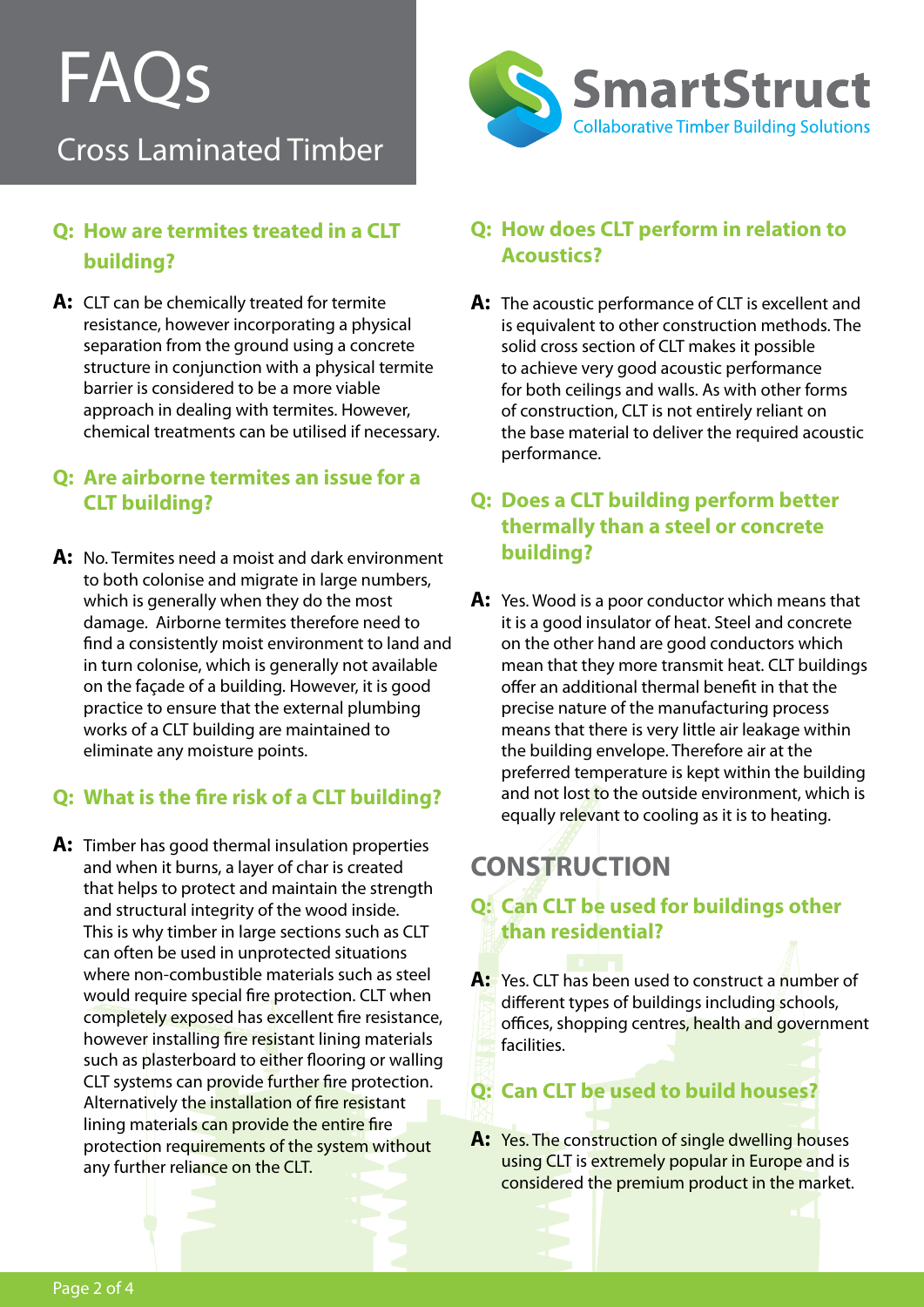# FAQs

## Cross Laminated Timber



#### **Q: How does using CLT improve the quality of your building?**

**A:** The highly precise nature of the CLT manufacturing process allows for a tighter sealing of the building envelope which results in a better overall thermal performance. Higher quality fit-out is also achieved as the base structure is easy to connect to and very precise. CLT construction also generates an increased building density compared to framed construction, which provides a degree of thermal mass and can be associated with heating and cooling energy reductions.

## **Q: Does designing a CLT building before construction slow down the process?**

**A:** Completing the design of a building prior to construction allows for a more efficient construction process as it enables the effective management of delays and coordination problems.

## **Q: How are the CLT panels connected?**

**A:** The CLT panels are connected using half-lapped, single or double splines made with engineered wood products. Metal brackets and plates in conjunction with fasteners are used to transfer the loads.

#### **Q: Can CLT panels be repaired on site if required?**

**A:** As the CLT manufacturing process is extremely precise the need to repair a CLT panel on site should be a rare occurrence. However if an error does occur then the CLT panel can be repaired or altered very easily on site due to the workable nature of timber.

## **Q: Is CLT cheaper than concrete?**

A: CLT projects are currently cost comparable to conventional concrete construction methods with the majority of the cost savings being

achieved through reduced construction time. However, as the design and engineering of the CLT system develops the overall cost of the system will reduce further.

## **Q: Can CLT be used in bushfire prone areas?**

A: Yes. The Construction in Bushfire Prone Areas Standard places restrictions on exterior building elements only with no limitations on the interior structure. As CLT is predominately used in interior applications there will be no limitation on its use.

## **Q: What happens if a CLT building catches on fire during construction?**

**A:** A site specific fire safety plan has to be prepared to address the potential issue of fire during construction.

## **DESIGN**

## **Q: How far can CLT panels span?**

**A:** CLT is a flexible and light-weight building system that allows for long spans in either floor, wall or roof construction. CLT systems can generally achieve the spans typically found in apartment and commercial buildings.

## **Q: Can CLT be exposed for architectural reasons?**

A: Yes. CLT can be designed as an exposed component of a building either internally or externally.

## **Q: How is condensation managed in a CLT Building?**

A: The same way as a conventional building by incorporating appropriate moisture barriers and insulation.